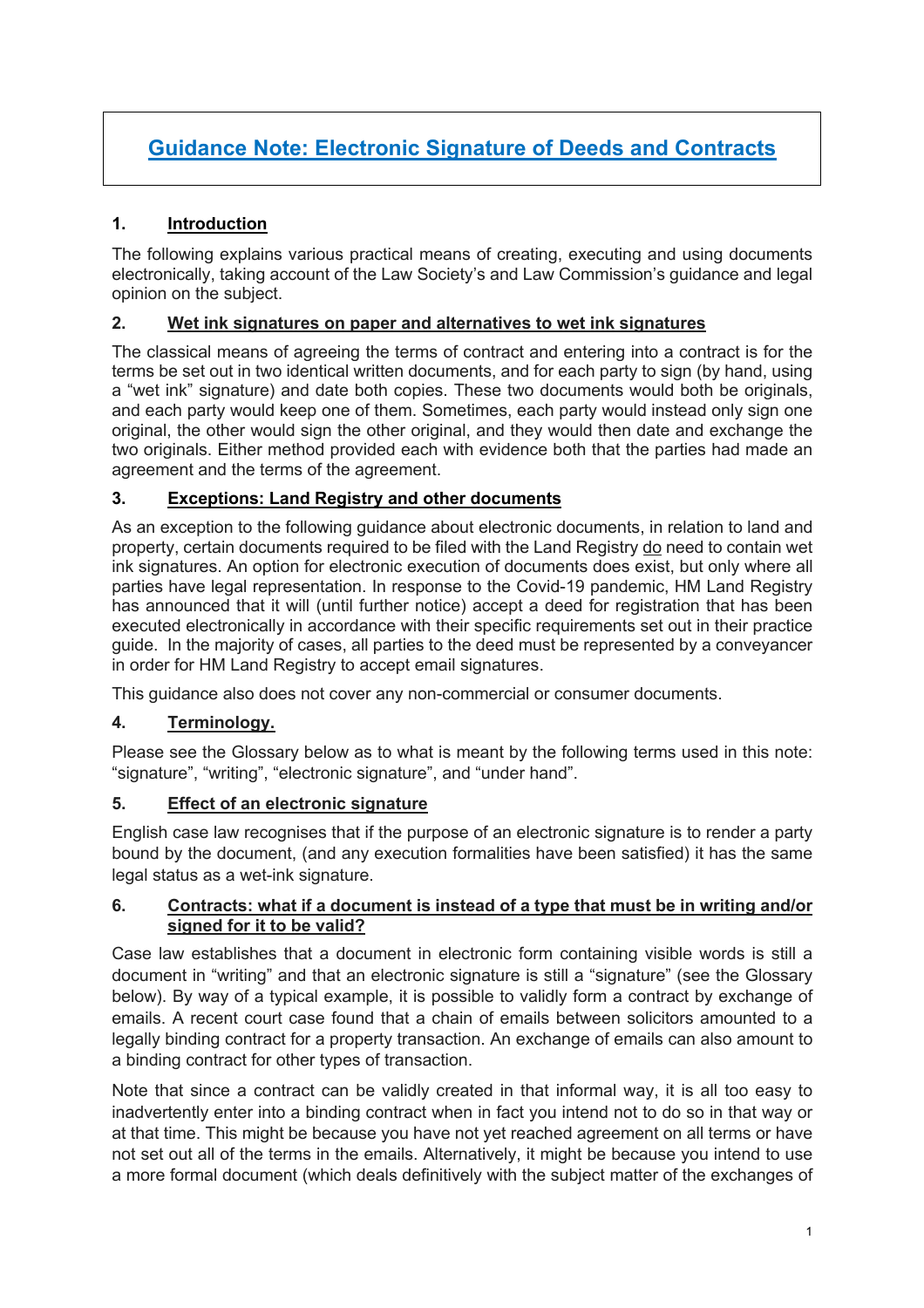emails) to be the binding contract. Correct use of appropriate wording as a header in all emails - whether the emails are between the parties themselves or their solicitors - can prevent an exchange of emails amounting to a binding contract. Wording such as "**subject to contract**" might be used for this purpose but you should ensure whether in the particular circumstances this or any other wording will be adequate to prevent a binding contract inadvertently arising.

# **7. Deeds (e.g. an EMI option agreement)**

A contract which is not in the form of a deed can be created and executed as explained in the paragraphs above, e.g. by email.

A contract or other document intended or legally required to be in the form of a deed to be valid must be:

- in writing.
- Executed by an individual in the presence of a witness, or if by a company it must be executed by a director in the presence of a witness, OR by two directors, OR by a director and the company secretary.

The Law Commission confirmed in its report that whilst deeds must be set out in writing and signed and witnessed, they will be valid if in, and executed in, electronic form, and so the signature of the person executing a deed or witnessing that signature may be in electronic form. (See "Witnessing of documents" below.).

# **8. Witnessing of documents**

A witness to an electronic signature can validly attest to it if physically present when the electronic signature is applied. The witness must apply their own signature (electronic or otherwise) when the party to the document inserts their electronic signature.

It is not sufficient to be observing a party's signature on a deed by video conference or similar means - for a witness' signature to be legally valid, their physical presence is needed.

## **9. Miscellaneous**

- What if the validity of a document in electronic form signed electronically is challenged in court? The Law Commission's view is that it is likely that the electronic signature of the document would be accepted by the court as authentic unless evidence is given to the contrary. In other words, a court would apply the same principles as it would apply to a wet-ink signature whose authenticity were challenged: the court would not be likely to reject the signature solely because it is in electronic form.
- There is no legal need for an additional version of a document to be executed as a wet-ink version in addition to the initial electronic version. However, it is sometimes useful to have a wet ink version as well (for reasons beyond the scope of this note) relating to the signatory's capacity, authority identity and security of the information in the document.
- If electronic signatures are used in a document, there is no need to include in it any specific reference to the fact that electronic signatures may be or are being used.